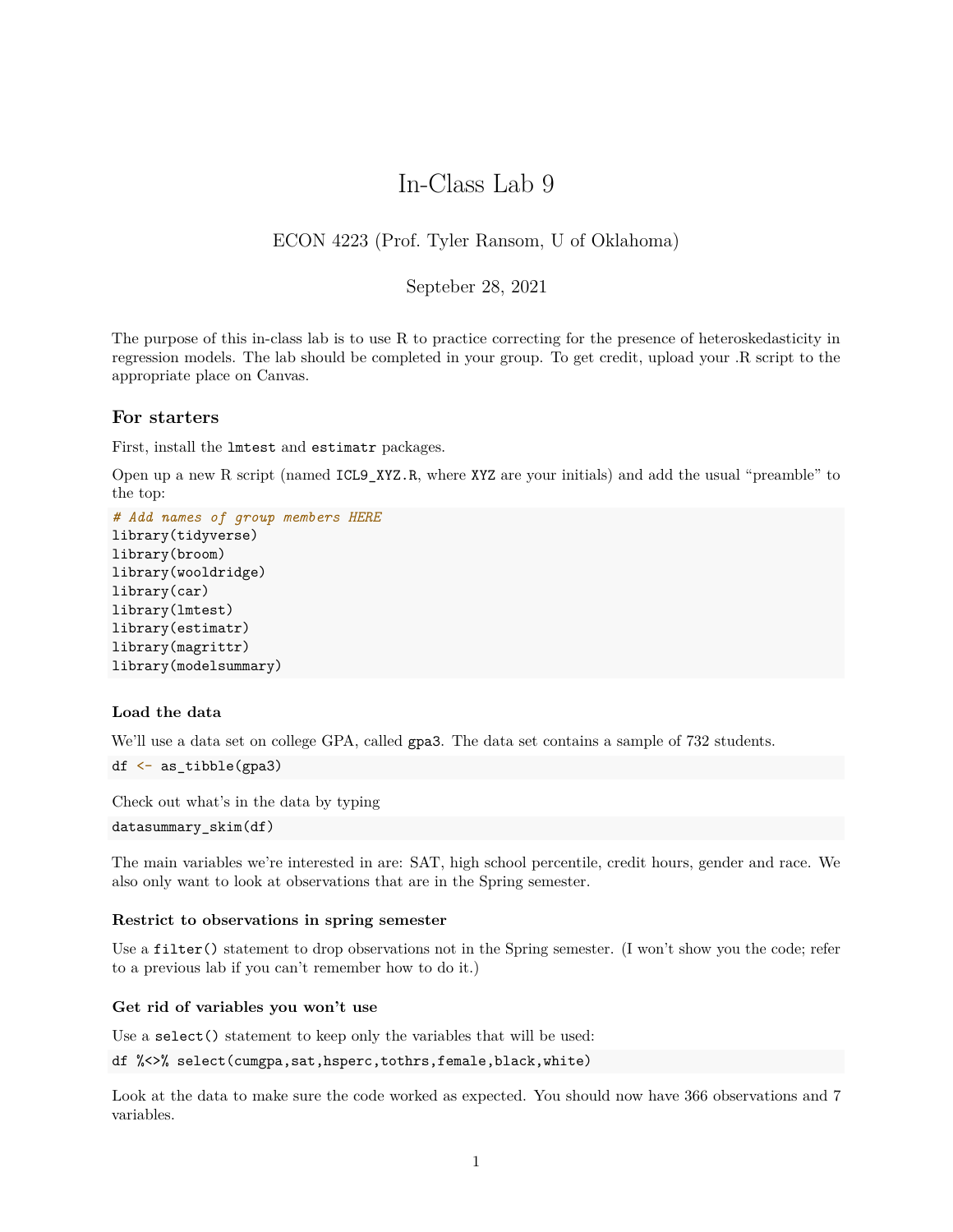#### **Inference with Heteroskedasticity-Robust Standard Errors**

Let's obtain standard errors from the above regression that are robust to heteroskedasticity. To do so, we use the lm\_robust() function from the estimatr package. This function works like regular lm() but instead reports a refined version of White's robust standard errors.

```
est <- lm(cumgpa ~ sat + hsperc + tothrs + female + black + white, data=df)
modelsummary(est, stars = T)
```
## Warning: In version 0.8.0 of the `modelsummary` package, the default significance markers produced b ## This warning is displayed once per session.

```
est.rob \leq 1m robust(cumgpa \sim sat + hsperc + tothrs + female + black + white, data=df)
modelsummary(list(est,est.rob), stars = TRUE)
```
1. Compare your new estimates with the original ones (i.e with just using lm()). Are any of the default hypothesis test results overturned?

Now look at the robust version of the overall F-test. Is its conclusion changed relative to the default with just  $lm()$ ?

```
glance(est)
linearHypothesis(est.rob, c('sat','hsperc','tothrs','female','black','white'))
```
#### **The LM test**

The LM test is an alternative to the overall F test that is reported in glance(est). To perform the LM test, we need to do the following:

- Estimate the restricted model (in the current case, this is an intercept-only model) and then obtain the residuals from that.
- Regress the residuals from (a) on the regressors in the full model.
- the LM statistic is equal to  $N * R^2$  from the regression in the second bullet.
- 2. Conduct an LM test following the steps above (also on p.173 of Wooldridge (2018))

```
# Restricted model
restr \leftarrow lm(cumgpa \sim 1, data=df)
LMreg \leq - \ln(\text{resid}(\text{restr}) \sim \text{sat} + \text{hsperc} + \text{tothrs} + \text{female} + \text{black} + \text{white}, \text{data=df})LM <- nobs(LMreg)*glance(LMreg)$r.squared
pval \leftarrow 1-pchisq(LM,6)
```
3. Compare the p-value from the LM test with the p-value for the overall F test (with and without heteroskedasticity-robust correction).

## **Inference with Cluster-Robust Standard Errors**

Now let's obtain standard errors from a different data set and regression model that are robust to heteroskedasticity. We can use lm\_robust() for this as well.

#### **Load new data**

First load the data, which is a CSV file from my website:

df.auto <- read\_csv('https://tyleransom.github.io/teaching/MetricsLabs/auto.csv')

The data set contains specifications for 74 different makes of automobiles. Estimate the following regression model:

 $\log(\text{price}) = \beta_0 + \beta_1 \text{weight} + \beta_2 \text{foreign} + u$